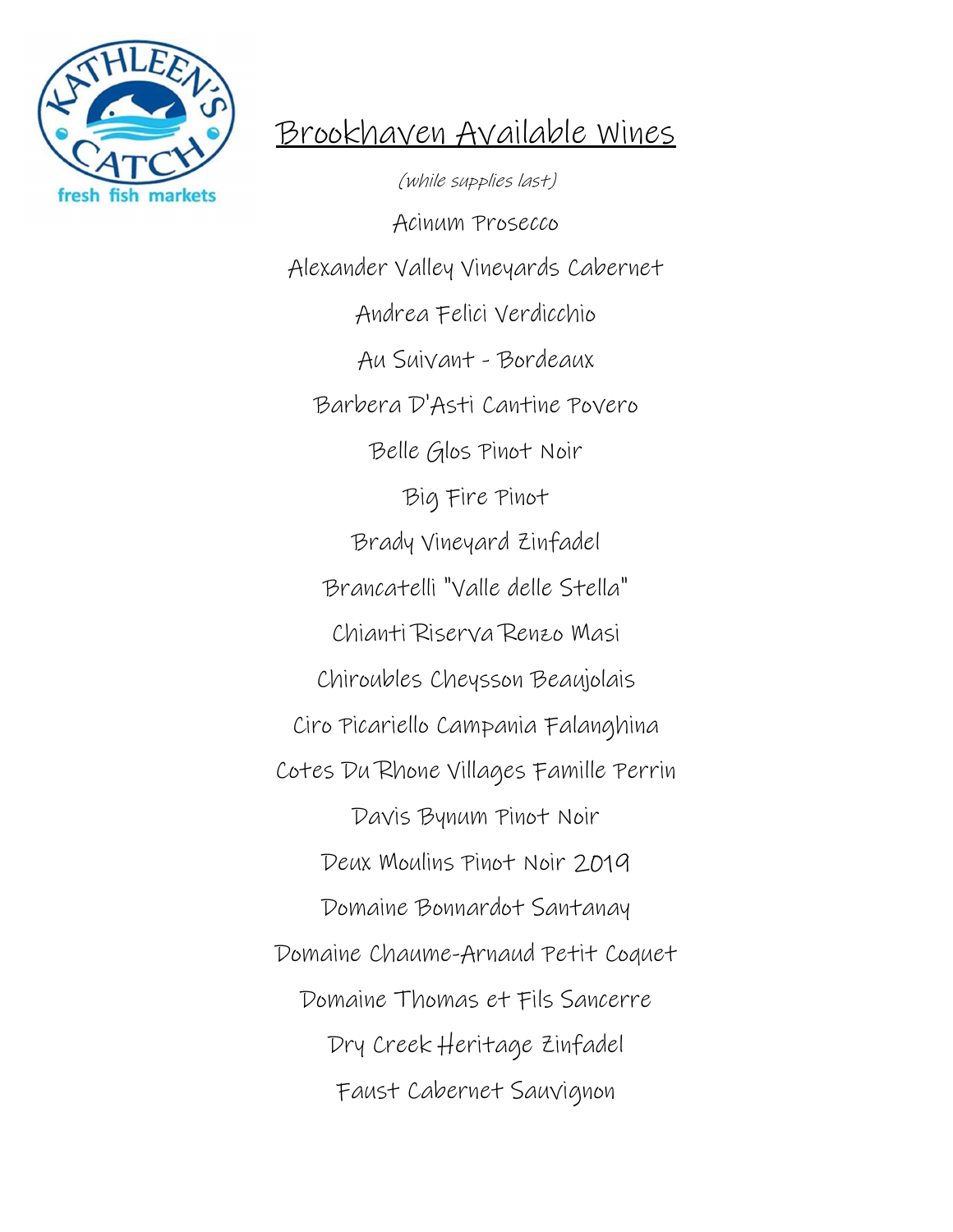

Flowers Pinot Noir Flowers Sonoma Coast Chardonnay French Blue Sauv Blanc Gamay - Domaine Migot Goldschmidt Katherine Cabernet Sauvignon Gotas del Mar Albarino Grahams' Six Grapes Gran Castillo Cava Brut Gundlach Bundschu Chardonnay Halter Ranch Cabernet Halter Ranch Syrah Horseshoes and Hand Grenades: Red Blend Hugel Gentil Illahe Capitol Fizz Sparkling Rose Joiseph Mischkultur Jolie Laide Rodnick Farm Melon de Bourgogne Justin Cabernet Sauvignon La Croix Senaillet Macon-Davaye La Scolca Gavi LaMarca Prosecco Langlois-Chateau Cremant de Loire Le Facteur Vouvray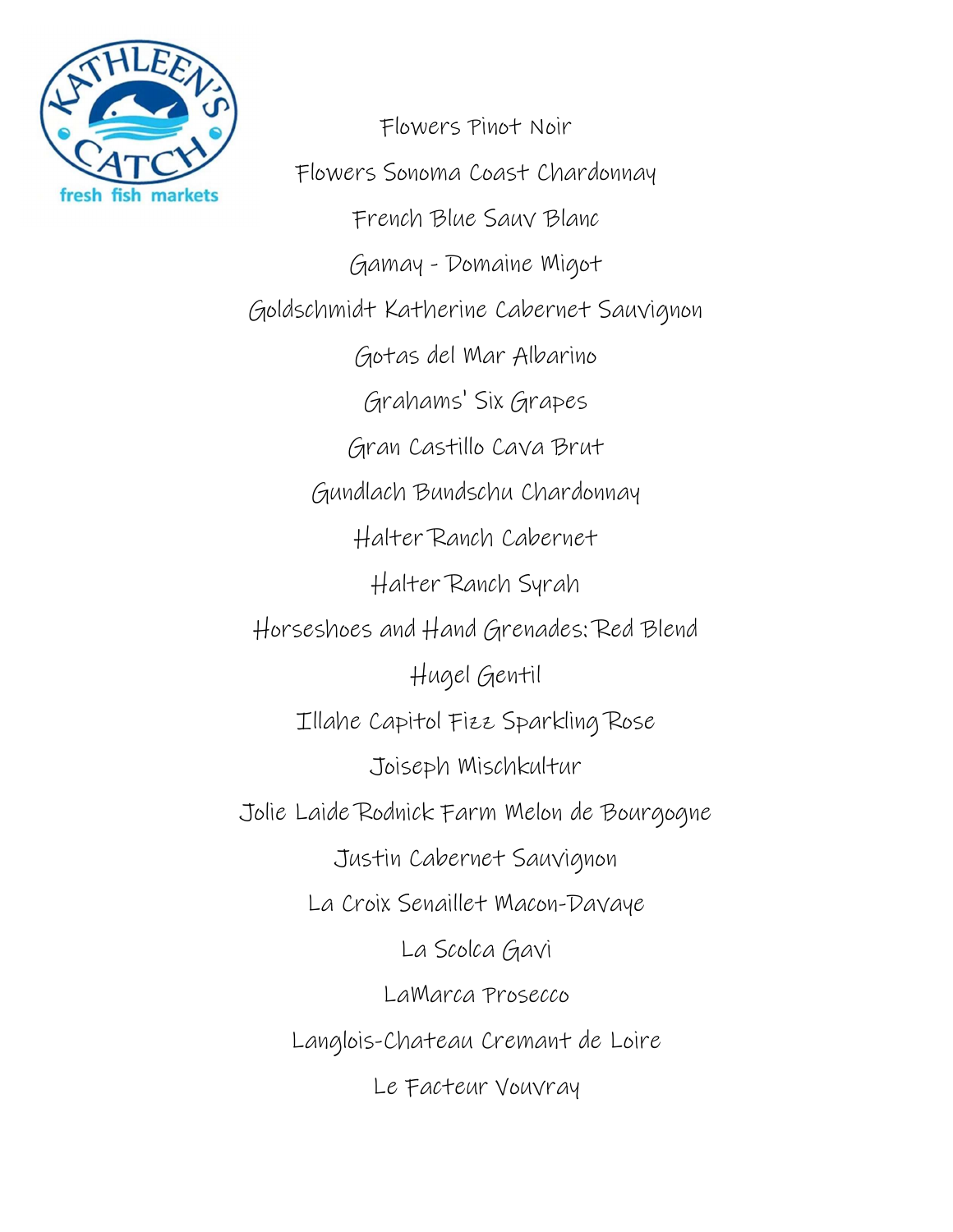

Les Petite Sardines Muscadet Leviathan Red Blend Lieu Dit Melon Louis Pommery Sparkling California Luigi Bosca Malbec Machete - Orin Swift Marques de Caceres Rioja Marques de Riscal Rioja Reserva Martha Stouman Nero D'Avola Martin Codax Albarino Mary Taylor Anjou Blanc Mary Taylor Valencay Merlin - La Roche Vineuse Minuty Rose, Provence Morgan Metallico Mount Peak Cab Sav Sentinel Nathalie & Gilles Fevre Chablis NV Domaine Migot Brut Methode Traditionnelle Ovum "Big Salt" Palladino Gavi Di Gavi Paul Mas Estate Picpoule De Pinet Paul Mas Languedoc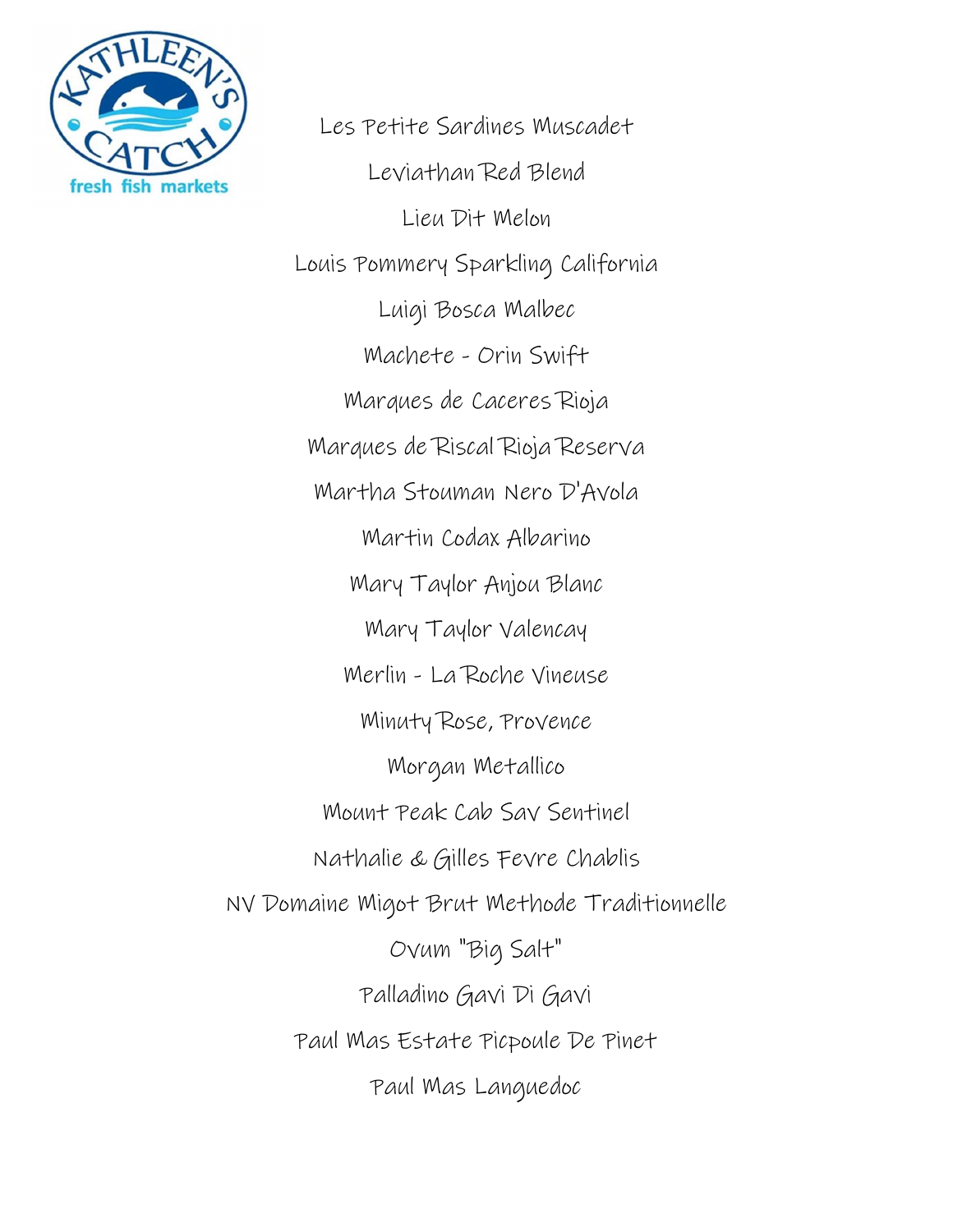

Paul Mas Pinot Noir Pieropan Soave Classico Pinot Gris J. Vineyards Planeta Cerasuolo di Vittoria Pol Roger Champagne Produtorri del Barbaresco Langhe Nebbiolo R Stuart Daffodil Hill Pinot Noir R. Stuart - Love, Oregon Rose Rattlesnake Zinfandel Ridge Pagani Ranch Zinfandel Ridge Paso Robles Zinfandel Rocca Delle Macie Chianti Classico Roco Gravel Road Chardonay Route Stock Carneros Chardonnay RouteStock Sauvignon Blanc Seehof Riesling Trocken 2019 St. Francis Sauv Blanc Stoller Pinot Noir Stoller Rose of Pinot Noir Stolpman "Para Maria" Storm Point Swartland Chenin Blanc 2020 Sylvain Pataille Bourgogne Blanc